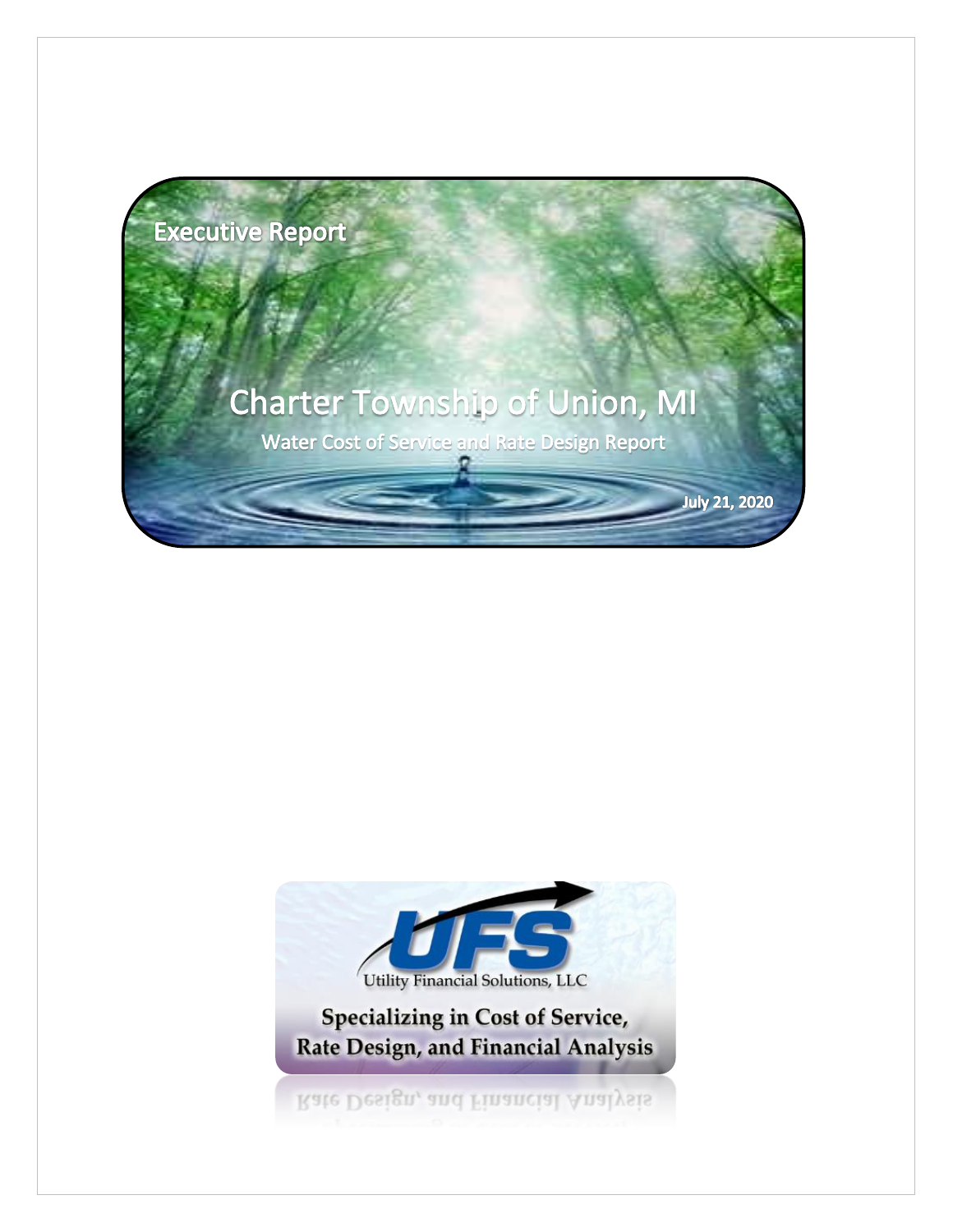

| <b>Executive Summary</b>             | Page           |
|--------------------------------------|----------------|
| Introduction                         | $\overline{2}$ |
| <b>Water Operation</b>               |                |
| <b>Utility Revenue Requirements</b>  | 3              |
| <b>Revenue Forecast</b>              | 7              |
| <b>Summary of Financial Position</b> | 8              |
| <b>Projected Rate Track</b>          | 9              |
| <b>Cost of Service Results</b>       | 10             |
| <b>Findings</b>                      | 12             |
| <b>Proposed Rate Design</b>          | 13             |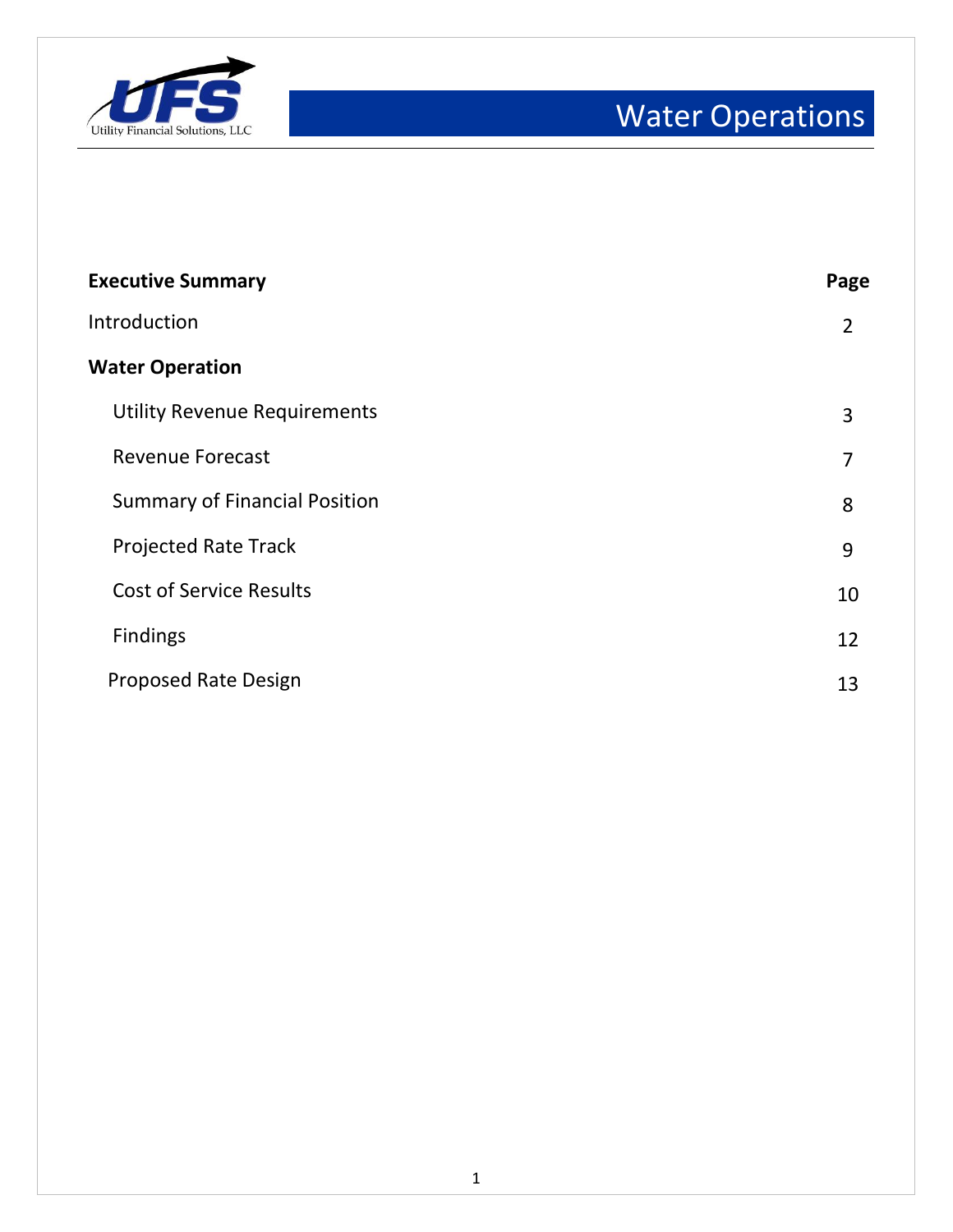

July 21, 2020

Kim Smith Charter Township of Union Department of Public Services 5228 South Isabella Road Mt Pleasant, MI 48858

Dear Ms. Smith,

We are pleased to present this executive summary report for a cost of service, financial projection and rate design study completed for the Charter Township of Union water utility. This report was prepared to provide the utility with a comprehensive examination of its existing financials by an outside party.

The specific purposes of this long-term financial projection and rate study are:

- 1) Determine the water utility's revenue requirements for 2021
- 2) Project rate adjustments needed to meet targeted revenue requirements
- 3) Determine the cost to serve retail customers
- 4) Develop one-year of retail rates

This report includes results of the cost of service, financial projection, and identifies future rate adjustments for the water operation. Specific findings included in this report are:

- 1) Rate adjustments that are based on the utility's ability to work toward three factors listed below:
	- Debt Coverage Ratio
	- Minimum Cash Reserves
	- Optimal Operating Income
- 2) Rate adjustments are designed to work toward cost of service results.

This report is intended for information and use by management and the Board of Directors for purposes stated above and is not intended to be used by anyone except the specified parties.

Sincerely,

*Dawn Lund*

Utility Financial Solutions, LLC Dawn Lund, Vice-President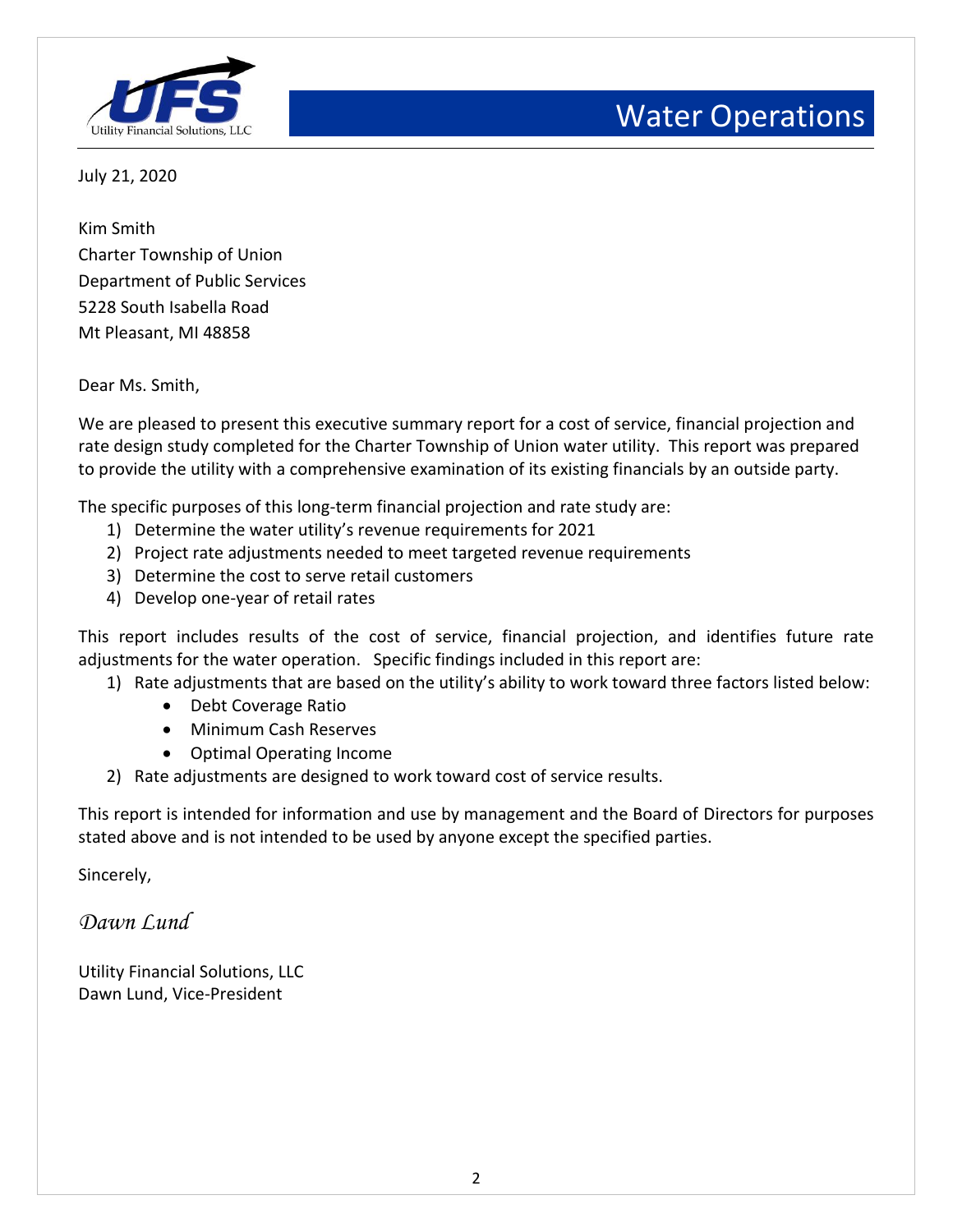

## **UTILITY REVENUE REQUIREMENTS FOR 2021-2025**

Revenue requirements for the Charter Township of Union were projected for 2021 based on 2019 actual expenses and Budget 2020, with adjustments made to reflect projected operating characteristics. *The projected financial statements are for cost of service purposes only.* 

Table 1 is the projected financial statement for the water operation from 2021-2025 without rate changes. In 2021, the operating loss is projected at (\$34,196) and increases to (\$301,491) by 2025. The cash generated from operations is projected to decline from \$2.7 million to \$1.5 million. The cash balance includes a \$3.0 million bond issuance in 2024 to help fund the capital improvement program. The debt coverage ratio drops below the minimum target starting in 2025.

#### **Table 1 – Financial Projection Summary (without Rate Adjustments; with Bond Issuance)**

|               |                       |                  |                  |            |                     |                     |                          | <b>Debt</b> |
|---------------|-----------------------|------------------|------------------|------------|---------------------|---------------------|--------------------------|-------------|
| <b>Fiscal</b> | <b>Projected Rate</b> | <b>Projected</b> | <b>Projected</b> | Operating  | Operating           | Capital             |                          | Coverage    |
| Year          | Adjustments           | <b>Revenues</b>  | <b>Expenses</b>  | Income     | <b>Cash Balance</b> | <b>Improvements</b> | <b>Bond Issues</b>       | Ratio       |
| 2021          | $0.00\%$              | 1.568.643        | 1.602.839        | (34.196)   | 2.722.189           | 826,230             | $\overline{\phantom{a}}$ | 2.81        |
| 2022          | $0.00\%$              | 1.568.643        | 1.646.302        | (77, 658)  | 2,493,756           | 476.230             | $\overline{\phantom{0}}$ | 2.57        |
| 2023          | $0.00\%$              | 1.568.643        | 1.697.460        | (128.817)  | 2.002.242           | 706.230             | $\overline{\phantom{0}}$ | 2.35        |
| 2024          | $0.00\%$              | 1.568.643        | 1.825.234        | (256, 590) | 1.970.854           | 3.210.000           | 3.000.000                | 2.12        |
| 2025          | $0.00\%$              | .568.643         | 1.870.134        | (301, 491) | 1.456.426           | 450.000             | $\overline{\phantom{a}}$ | 0.83        |
|               | Target/Minimum 2021   |                  |                  | 497.877    | 1,059,528<br>S      |                     |                          | 1.45        |
|               | Target/Minimum 2025   |                  |                  | 610.663    | 1,335,971           |                     |                          | 1.45        |

**Projected Operating Income is below the targeted throughout the projection period.**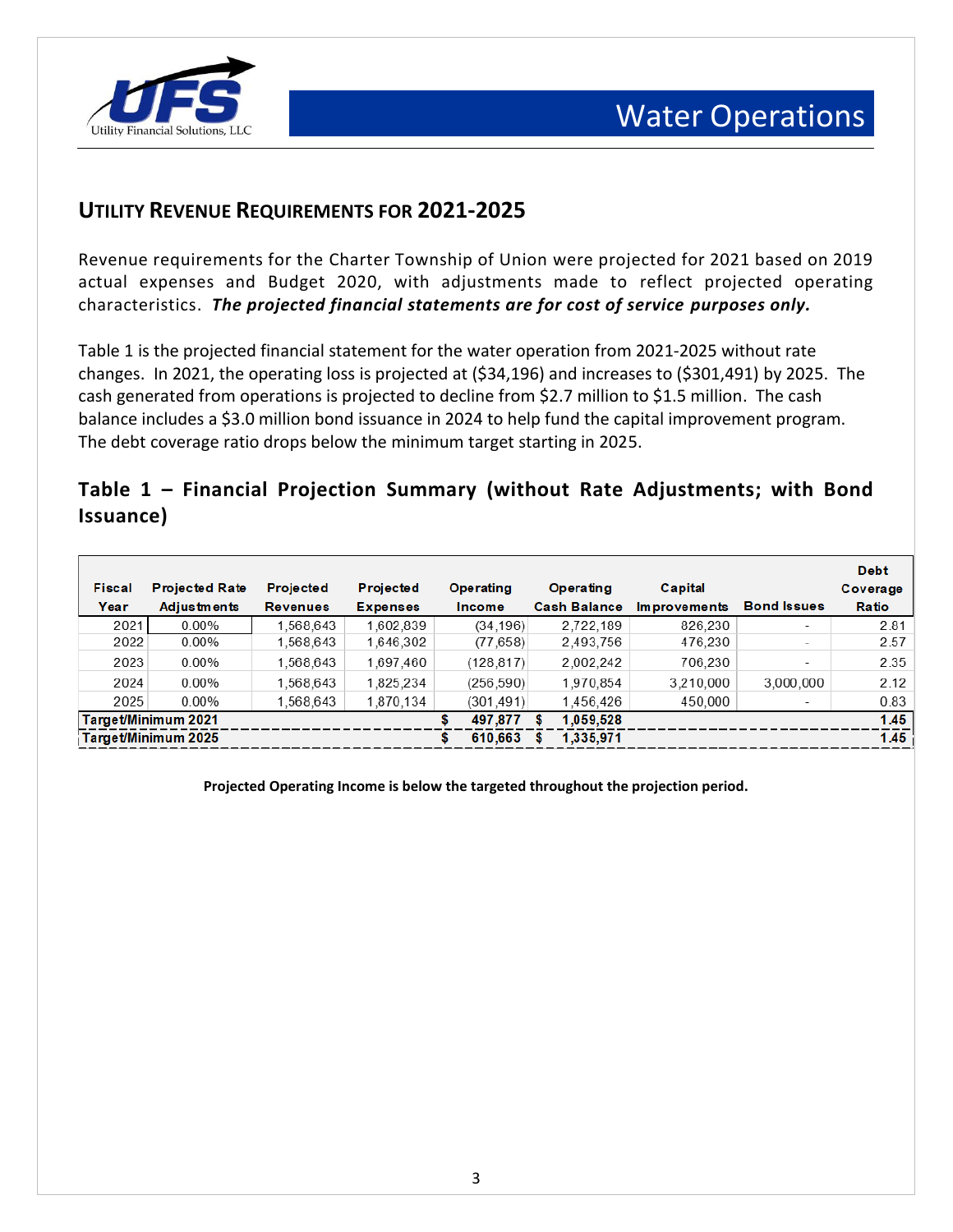

### **DEVELOPMENT OF FINANCIAL TARGETS**

When evaluating rates to charge customers, three factors must be considered:

- 1. Debt Coverage Ratio
- 2. Minimum Cash Reserves
- 3. Optimal Net Income

Each of these factors is discussed below:

**Debt Coverage Ratio -** Table 2 is the projected debt coverage ratios with capital additions as provided by the utility. The minimum debt coverage ratio was established at 1.45. The current bonds are revenue bonds with a 1.25 requirement ratio. However, a 1.45 coverage ratio will help achieve the following:

- Helps to ensure the ratio will be met in years when sales are low due to cold/wet summers or loss of a major customer(s).
- Obtain higher bond rating and lower interest costs if revenue bonds are sold in the future.

#### **Table 2 – Projected Debt Coverage Ratios (without Rate Adjustments)**

|                                           | <b>Projected</b> |               | <b>Projected</b> |               | Projected |                 | Projected |                | Projected |            |
|-------------------------------------------|------------------|---------------|------------------|---------------|-----------|-----------------|-----------|----------------|-----------|------------|
| <b>Debt Coverage Ratio</b>                |                  | 2021          |                  | 2022          |           | 2023            |           | 2024           |           | 2025       |
| Add Net Income                            | S                | $(53,000)$ \$ |                  | $(98,215)$ \$ |           | $(147, 697)$ \$ |           | $(276,073)$ \$ |           | (421, 667) |
| <b>Add Depreciation Expense</b>           |                  | 441,581       |                  | 456,012       |           | 477,413         |           | 574,686        |           | 588,322    |
| Add Interest Expense                      |                  | 51,453        |                  | 47,778        |           | 43,818          |           | 39,505         |           | 139,885    |
| Cash Available for Debt Service           |                  | 440,033       | S                | 405,575       |           | 373,534         | S         | 338,118        | S         | 306,540    |
| Debt Principal and Interest               | S                | 156,453       | \$               | 157,778       | \$.       | 158,818         |           | 159,505        | S         | 370,968    |
| Projected Debt Coverage Ratio (Covenants) |                  | 2.81          |                  | 2.57          |           | 2.35            |           | 2.12           |           | 0.83       |
| <b>Minimum Debt Coverage Ratio</b>        |                  | 1.45          |                  | 1.45          |           | 1.45            |           | 1.45           |           | 1.45       |

**The Debt Coverage Ratio does not meet the minimum beginning in 2025.**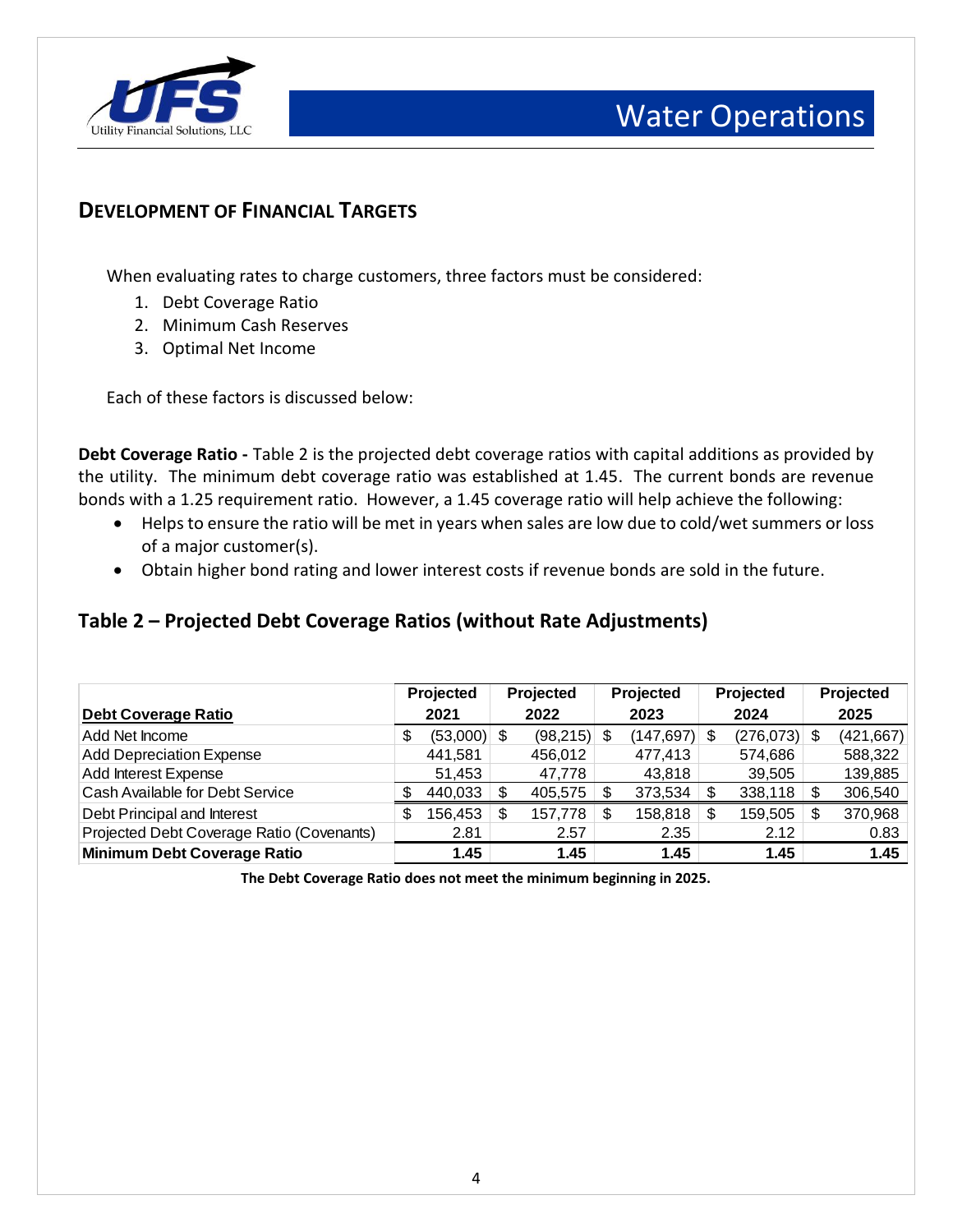



**Minimum Cash Reserve -** Table 3 is the minimum level of cash reserves required to help ensure timely replacement of assets and to provide financial stability for the water utility. The methodology used to establish this minimum is based on certain assumptions related to a percentage of Operation & Maintenance expense, historical rate base, current debt service and capital improvements to be kept in cash reserves. Minimum cash reserve attempts to quantify the minimum amount of cash the utility should keep in reserve and is considered at critical levels if cash approaches this minimum.

Actual cash reserves may vary substantially above the minimum and is dependent on the life cycle of assets that are currently in service. If a minimum cash reserve policy is established, and the utility's cash balance falls below the established amount, it should require the Board to take action to rebuild cash. The typical action includes a rate increase or the consideration of a bond issuance. Based on these assumptions, the Charter Township of Union should maintain a minimum of \$1.3 million in cash reserves.

| <b>Minimum Cash Reserve Levels</b>                    |                  | Projected<br>2021 | Projected<br>2022 | Projected<br>2023 | Projected<br>2024 | Projected<br>2025 |
|-------------------------------------------------------|------------------|-------------------|-------------------|-------------------|-------------------|-------------------|
|                                                       |                  |                   |                   |                   |                   |                   |
| Operation & Maintenance Less Depreciation Expense     |                  | \$<br>1,161,258   | \$<br>1,190,290   | 1,220,047<br>\$   | 1,250,548<br>\$.  | \$<br>1,281,812   |
| <b>Historical Rate Base</b>                           |                  | 15,891,535        | 16,367,765        | 17,073,995        | 20,283,995        | 20,733,995        |
| <b>Current Portion of Debt Service Reserve</b>        |                  | 157,778           | 158,818           | 159,505           | 370,968           | 370,968           |
| Five Year Capital Improvements - Net of bond proceeds |                  | 3,000,000         | 3,000,000         | 3,000,000         | 3,000,000         | 3,000,000         |
| <b>Minimum Cash Reserve Levels</b>                    |                  |                   |                   |                   |                   |                   |
| Operation & Maintenance Less Depreciation Expense     |                  | 12.3%             | 12.3%             | 12.3%             | 12.3%             | 12.3%             |
| <b>Historical Rate Base</b>                           |                  | 1%                | 1%                | 1%                | 1%                | 1%                |
| <b>Current Portion of Debt Service Reserve</b>        |                  | 100%              | 100%              | 100%              | 100%              | 100%              |
| Five Year Capital Improvements - Net of bond proceeds |                  | 20%               | 20%               | 20%               | 20%               | 20%               |
|                                                       |                  |                   |                   |                   |                   |                   |
|                                                       | Percent          | Projected         | Projected         | Projected         | Projected         | Projected         |
|                                                       | <b>Allocated</b> | 2021              | 2022              | 2023              | 2024              | 2025              |
| Operation & Maintenance Less Depreciation Expense     | 12.3%            | \$<br>142,835     | \$<br>146,406     | \$<br>150,066     | \$<br>153,817     | \$<br>157,663     |
| <b>Historical Rate Base</b>                           | 1.0%             | 158,915           | 163,678           | 170,740           | 202,840           | 207,340           |
| Current Portion of Debt Service Reserve               | 100.0%           | 157.778           | 158.818           | 159.505           | 370,968           | 370,968           |
| Five Year Capital Improvements - Net of bond proceeds | 20.0%            | 600,000           | 600,000           | 600,000           | 600,000           | 600,000           |
| <b>Recommended Minimum Cash Reserve</b>               |                  | 1,059,528<br>S.   | 1,068,901<br>- \$ | 1,080,311<br>55   | 1,327,626<br>S.   | 1,335,971<br>S    |
| <b>Projected Cash Reserves</b>                        |                  | 2,790,171<br>S.   | 2,701,713<br>s.   | 2,426,381<br>S.   | \$2,691,811       | 2,559,487<br>S    |

#### **Table 3 – Minimum Cash Reserves**

**Projected Cash Balances meet the targeted minimum throughout the period only with the issuance of the bond for capital.**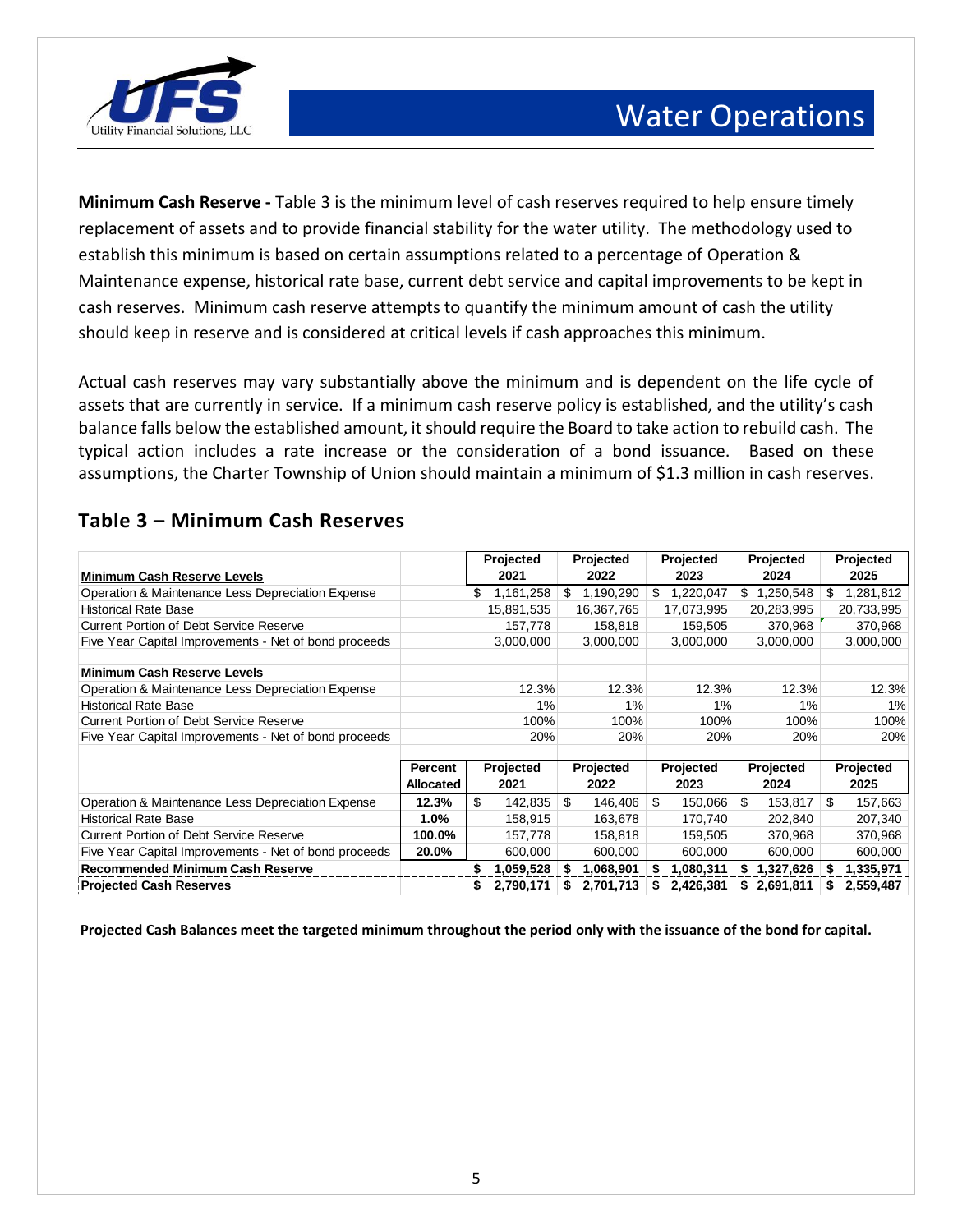

**Operating income targets** - The optimal target for setting rates is the establishment of a target operating income to help ensure the following:

- **1)** Funding of Interest Expense on the outstanding principal on debt. Interest expense is below the operating income line and needs to be recouped through the operating income balance.
- **2)** Funding of the inflationary increase on the assets invested in the system. The inflation on the replacement of assets invested in the utility should be recouped through the Operating Income
- **3)** Adequate rate of return on investment to help ensure current customers are paying their fair share of the use of the infrastructure and not deferring the charge to future generations.

As improvements are made to the system, the optimal operating income target will increase unless annual depreciation expense is greater than yearly capital improvements. The target established for 2021 is \$497,877 and increases to \$610,663 in 2025. This equates to approximately a 5.0% rate of return. The system is currently operating at a loss.

#### **Table 4 - Optimal Operating Income Targets Compared to Projected**

|                                      | <b>Percent</b>   | Projected      |  | Projected     | Projected |                 | Projected |            | Projected |            |
|--------------------------------------|------------------|----------------|--|---------------|-----------|-----------------|-----------|------------|-----------|------------|
|                                      | <b>Allocated</b> | 2021           |  | 2022          |           | 2023            |           | 2024       |           | 2025       |
| Interest Expense                     | 4.4%             | 51,453         |  | 47,778        |           | 43,818          |           | 39,505     |           | 139,885    |
| <b>Contributed Capital Estimated</b> | 2.6%             | ٠              |  |               |           | -               |           |            |           |            |
| Inflationary Increase on Assets      | 5.3%             | 446.424        |  | 465,886       |           | 493.721         |           | 450,683    |           | 470,778    |
| <b>Target Operating Income</b>       |                  | 497,877        |  | 513,664       |           | 537,539         |           | 490,188    |           | 610,663    |
| <b>Projected Operating Income</b>    |                  | $(34, 196)$ \$ |  | $(77,658)$ \$ |           | $(128, 817)$ \$ |           | (256, 590) |           | (301, 491) |
| Rate of Return in %                  |                  | 5.2%           |  | 5.3%          |           | 5.4%            |           | 3.9%       |           | 4.9%       |

**Rate of Return falls below targeted minimum throughout the projection period.**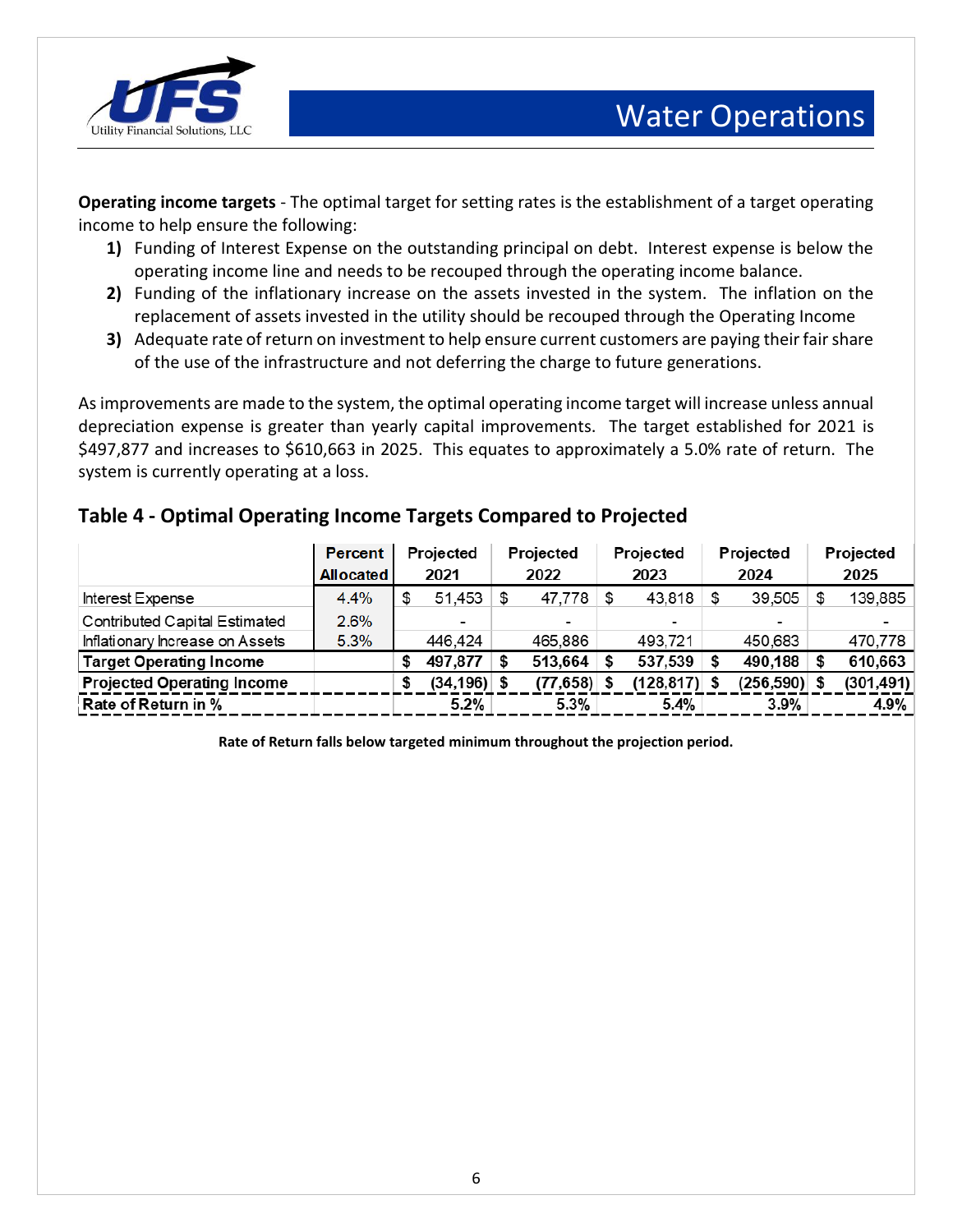

### **REVENUE FORECAST:**

Sales were projected and adjusted for known or anticipated changes in customer usage and a growth for the projection period. Below are projections of billed units, REUs and number of customers for 2021.

#### **TABLE 5 – PROJECTED BILLED UNITS**

| <b>Meter Size</b> | <b>Projected</b><br>2021 Yearly<br><b>Million</b><br><b>Gallons</b> |
|-------------------|---------------------------------------------------------------------|
| All Usage         | 353,491                                                             |
| <b>Total</b>      | 353,491                                                             |
|                   |                                                                     |

#### **TABLE 6A – PROJECTED REUS**

|             | Projected<br>2021 |
|-------------|-------------------|
| Projected   |                   |
| Number of   |                   |
| <b>REUS</b> | 6,320             |

#### **TABLE 6B – PROJECTED NUMBER OF CUSTOMERS**

| <b>Meter Size</b> | Projected<br>2021<br><b>Number of</b><br><b>Meters</b> |
|-------------------|--------------------------------------------------------|
| 5/8"              | 1,559                                                  |
| 1"                | 207                                                    |
| 1.5"              | 11                                                     |
| 2"                | 156                                                    |
| 3"                | 7                                                      |
| 4"                | 6                                                      |
| 6"                | 2                                                      |
| 8"                | 11                                                     |
| <b>Total</b>      | 1,959                                                  |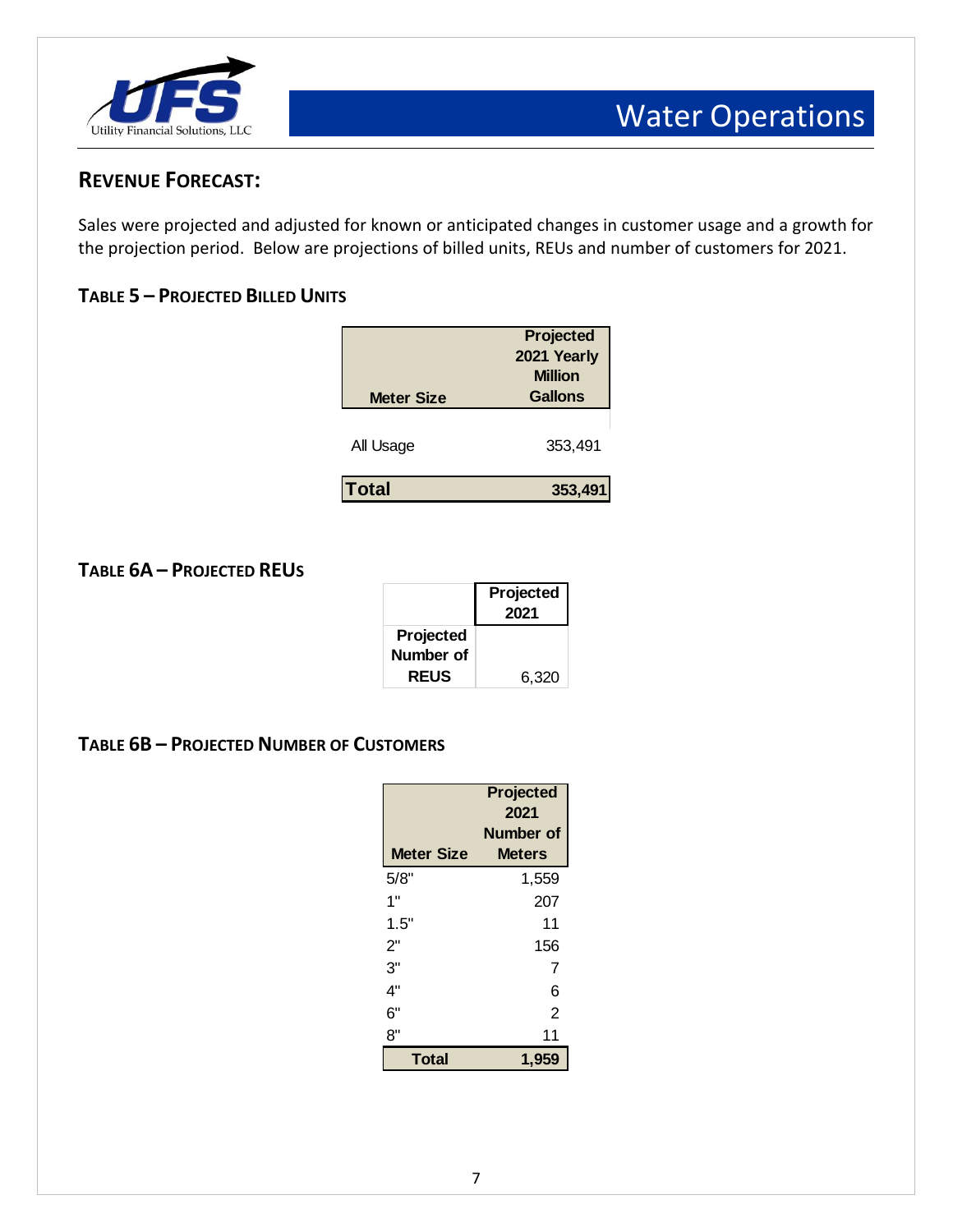

#### **SUMMARY OF FINANCIAL POSITION**

#### **Revenue Requirement and COS Rate Adjustment**

To maintain the financial health and work toward operating income targets, a series of rate adjustments from 2021-2025 should be considered.

An operating loss of (\$34,196) is projected for 2021 and below the targeted operating income of \$497,877 without rate adjustments. Cash reserves are projected at \$2.7 million in 2021 and fall to \$1.5 million by 2025. A \$3 million bond issuance is projected in 2024. Debt coverage ratios are not sufficient in 2025. Table 7 is a financial projection summary without rate adjustments.

#### **Table 7 – Financial Projection Summary (without Rate Adjustments)**

|               |                       |                  |                  |   |                  |                     |                     |                          | <b>Debt</b> |
|---------------|-----------------------|------------------|------------------|---|------------------|---------------------|---------------------|--------------------------|-------------|
| <b>Fiscal</b> | <b>Projected Rate</b> | <b>Projected</b> | <b>Projected</b> |   | <b>Operating</b> | Operating           | Capital             |                          | Coverage    |
| Year          | Adjustments           | <b>Revenues</b>  | <b>Expenses</b>  |   | <b>Income</b>    | <b>Cash Balance</b> | <b>Improvements</b> | <b>Bond Issues</b>       | Ratio       |
| 2021          | $0.00\%$              | .568.643         | 1.602.839        |   | (34, 196)        | 2.722.189           | 826,230             | $\overline{\phantom{a}}$ | 2.81        |
| 2022          | 0.00%                 | 1.568.643        | 1,646,302        |   | (77, 658)        | 2.493.756           | 476,230             | $\overline{\phantom{0}}$ | 2.57        |
| 2023          | 0.00%                 | 1,568,643        | 1,697,460        |   | (128.817)        | 2,002,242           | 706,230             | $\,$                     | 2.35        |
| 2024          | 0.00%                 | 1,568,643        | 1,825,234        |   | (256, 590)       | 1,970,854           | 3,210,000           | 3,000,000                | 2.12        |
| 2025          | $0.00\%$              | .568.643         | 1,870,134        |   | (301, 491)       | 1,456,426           | 450,000             | $\overline{\phantom{a}}$ | 0.83        |
|               | Target/Minimum 2021   |                  |                  |   | 497.877          | 1,059,528           |                     |                          | $1.45$      |
|               | Target/Minimum 2025   |                  |                  | s | 610,663          | 1,335,971           |                     |                          | 1.45        |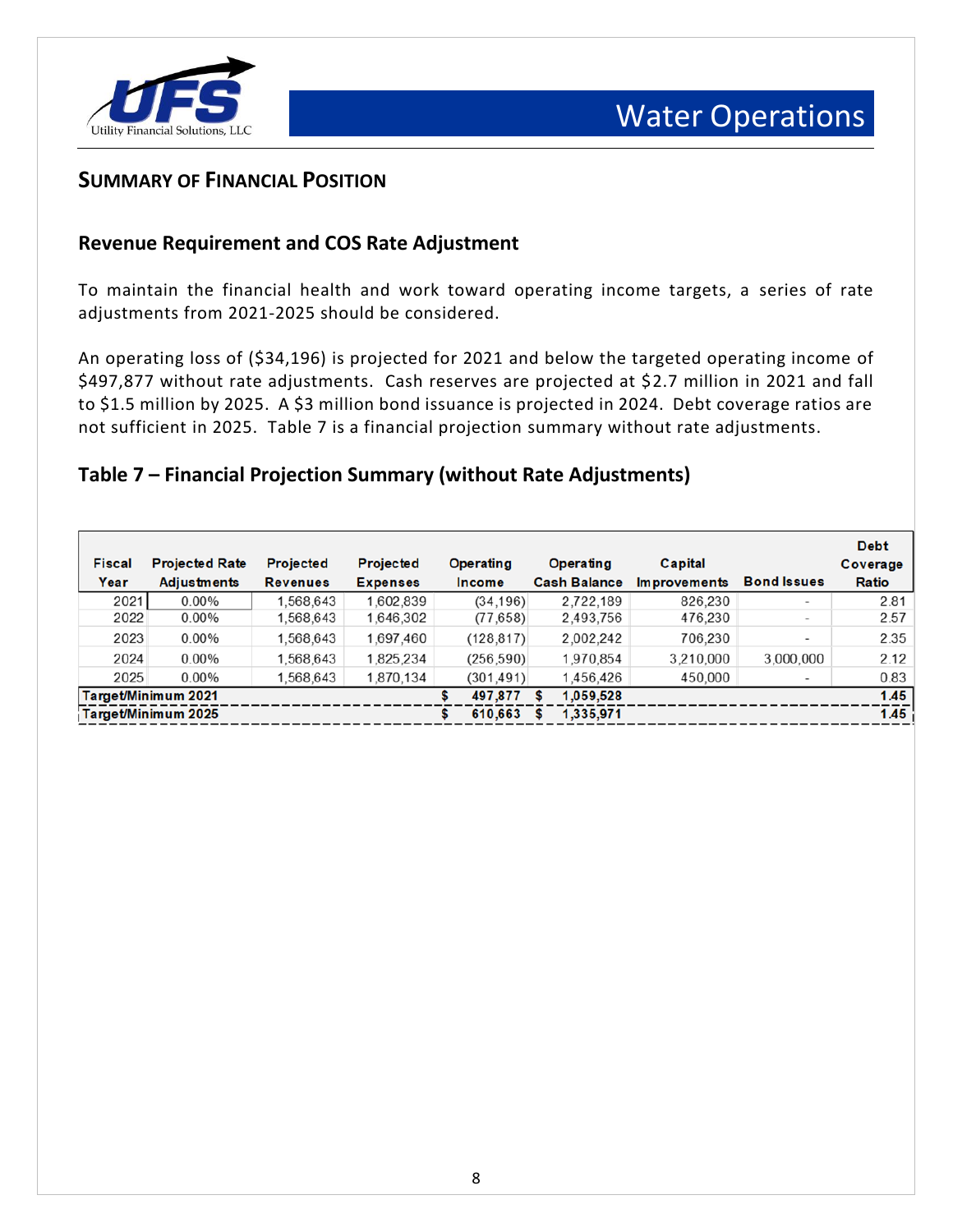

### **PROJECTED RATE TRACK**

Increasing rates requires balancing the financial health of the utility with the financial impact on customers and cost of service results. Table 8 below is the financial summary with projected rate increases of 4.9% every year from 2021 through 2025. The rate track was developed to move toward the operating income and maintain cash balance, while meeting the debt coverage ratio target. The rate track should be reviewed annually to ensure it is sufficient as changes in revenues, expenses and capital can impact the rate track and bonding requirements.

#### **Table 8 – Financial Projection Summary (with Proposed Rates and Bond Issuance)**

|               |                            |                  |                  |   |                  |   |                     |                     |                          | <b>Debt</b> |
|---------------|----------------------------|------------------|------------------|---|------------------|---|---------------------|---------------------|--------------------------|-------------|
| <b>Fiscal</b> | <b>Projected Rate</b>      | <b>Projected</b> | <b>Projected</b> |   | <b>Operating</b> |   | <b>Operating</b>    | Capital             |                          | Coverage    |
| Year          | <b>Adjustments</b>         | <b>Revenues</b>  | <b>Expenses</b>  |   | <b>Income</b>    |   | <b>Cash Balance</b> | <b>Improvements</b> | <b>Bond Issues</b>       | Ratio       |
| 2021          | 4.90%                      | 1,636,625        | 1,602,839        |   | 33,786           |   | 2.790.171           | 826,230             | $\blacksquare$           | 3.25        |
| 2022          | 4.90%                      | 1.707.939        | 1.646.302        |   | 61,637           |   | 2,701,713           | 476.230             | $\overline{\phantom{0}}$ | 3.46        |
| 2023          | 4.90%                      | 1,782,746        | 1,697,460        |   | 85,286           |   | 2.426.381           | 706,230             | -                        | 3.71        |
| 2024          | 4.90%                      | 1.861.219        | 1.825.234        |   | 35,985           |   | 2.691.811           | 3.210.000           | 3,000,000                | 3.98        |
| 2025          | 4.90%                      | 1,943,537        | 1,870,134        |   | 73,404           |   | 2,559,487           | 450,000             | ٠                        | 1.86        |
|               | <b>Target/Minimum 2021</b> |                  |                  |   | 497,877          | s | 1,059,528           |                     |                          | 1.45        |
|               | Target/Minimum 2025        |                  |                  | s | 610,663          |   | 1,335,971           |                     |                          | 1.45        |

**Operating Income, Projected Cash Balance, and Debt Coverage Ratio improve by the end of the projection period.**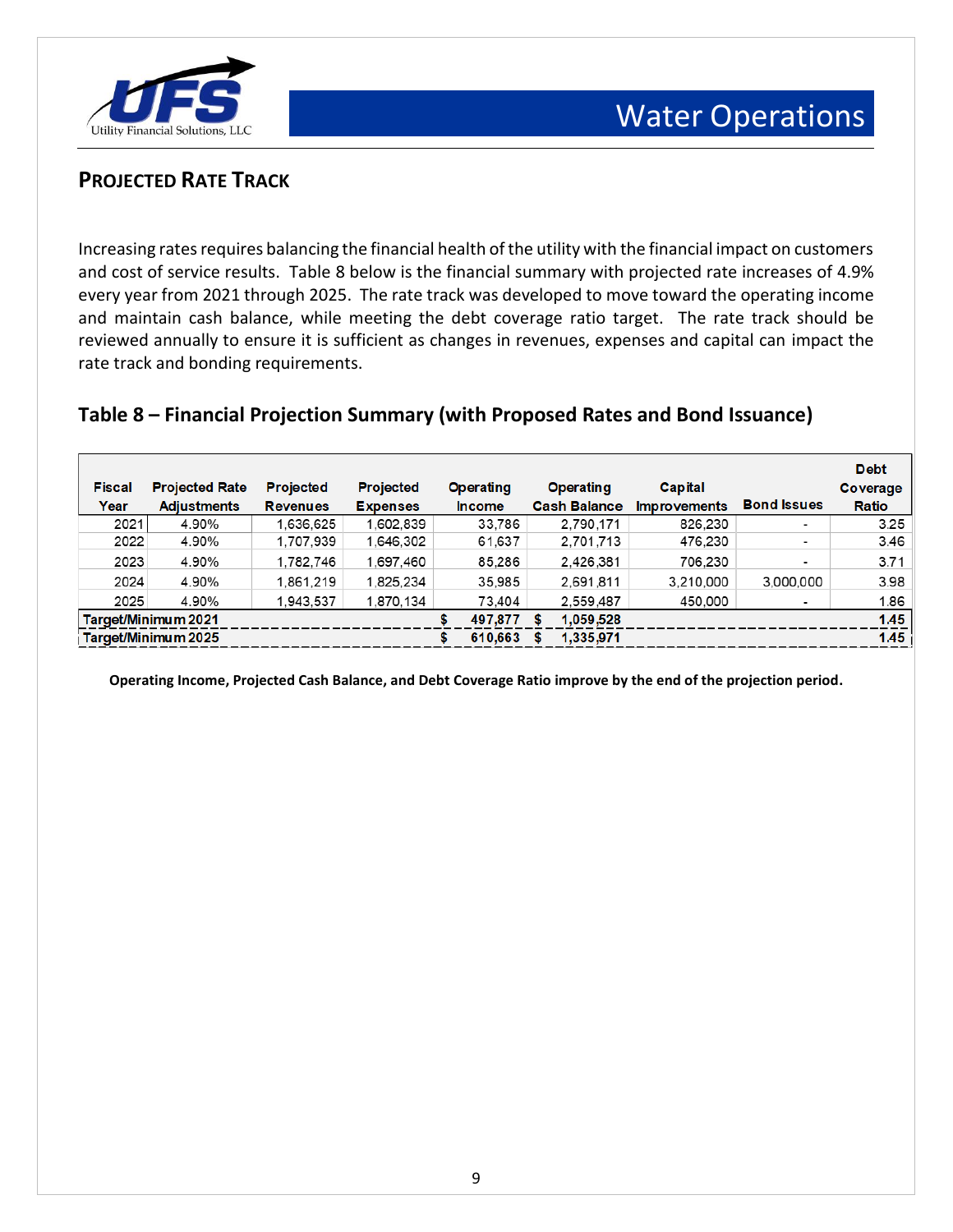

## **COST OF SERVICE RESULTS**

The purpose of a cost of service study is to allocate costs between fixed charges like the customer charge and variable costs like commodity/flow. The cost of service study was based on recognized procedures from the American Water Works Association.

**Commodity Costs** are costs that tend to vary with the quantity of water used, as well as costs associated with purchasing, pumping, and distributing water to customers. Commodity costs include water purchase/treatment costs plus pumping stations and transmission lines.

**Customer Costs** are costs associated with serving customers regardless of their usage or demand characteristics. Customer costs include the operation and maintenance expenses related to meters and services, meter reading costs, billing and collection costs. The customer costs were allocated on the basis of the relative cost of meters and services and the number of customers.

Table 9 compares the Charter Township of Union's current customer and commodity charges with the results of the cost of service analysis.

| <b>Meter Size</b> | Quarterly<br><b>Current</b><br>Charge |                | <b>Service</b><br>Quarterly<br><b>Meter</b><br><b>Charges</b> |
|-------------------|---------------------------------------|----------------|---------------------------------------------------------------|
|                   |                                       |                |                                                               |
| 5/8"              | \$<br>52.00                           | <b>PER REU</b> | \$<br>42.55                                                   |
| 1"                |                                       |                | 100.60                                                        |
| 1.5"              |                                       |                | 198.29                                                        |
| 2"                |                                       |                | 319.76                                                        |
| 3"                |                                       |                | 592.55                                                        |
| 4"                |                                       |                | 981.27                                                        |
| 6"                |                                       |                | 1,950.39                                                      |
| 8"                |                                       |                | 3,110.55                                                      |

#### **Table 9 – Comparison of 2020 Customer Service Charge with Cost of Service**

| Meter size | <b>Current</b><br>Rate per<br>1000<br><b>Gallons</b> |                                   | <b>COS Average</b><br><b>Overall Rate</b> |
|------------|------------------------------------------------------|-----------------------------------|-------------------------------------------|
|            |                                                      |                                   |                                           |
| 5/8"       |                                                      | $2.10$   1,000 Gallons thereafter | \$<br>3.310                               |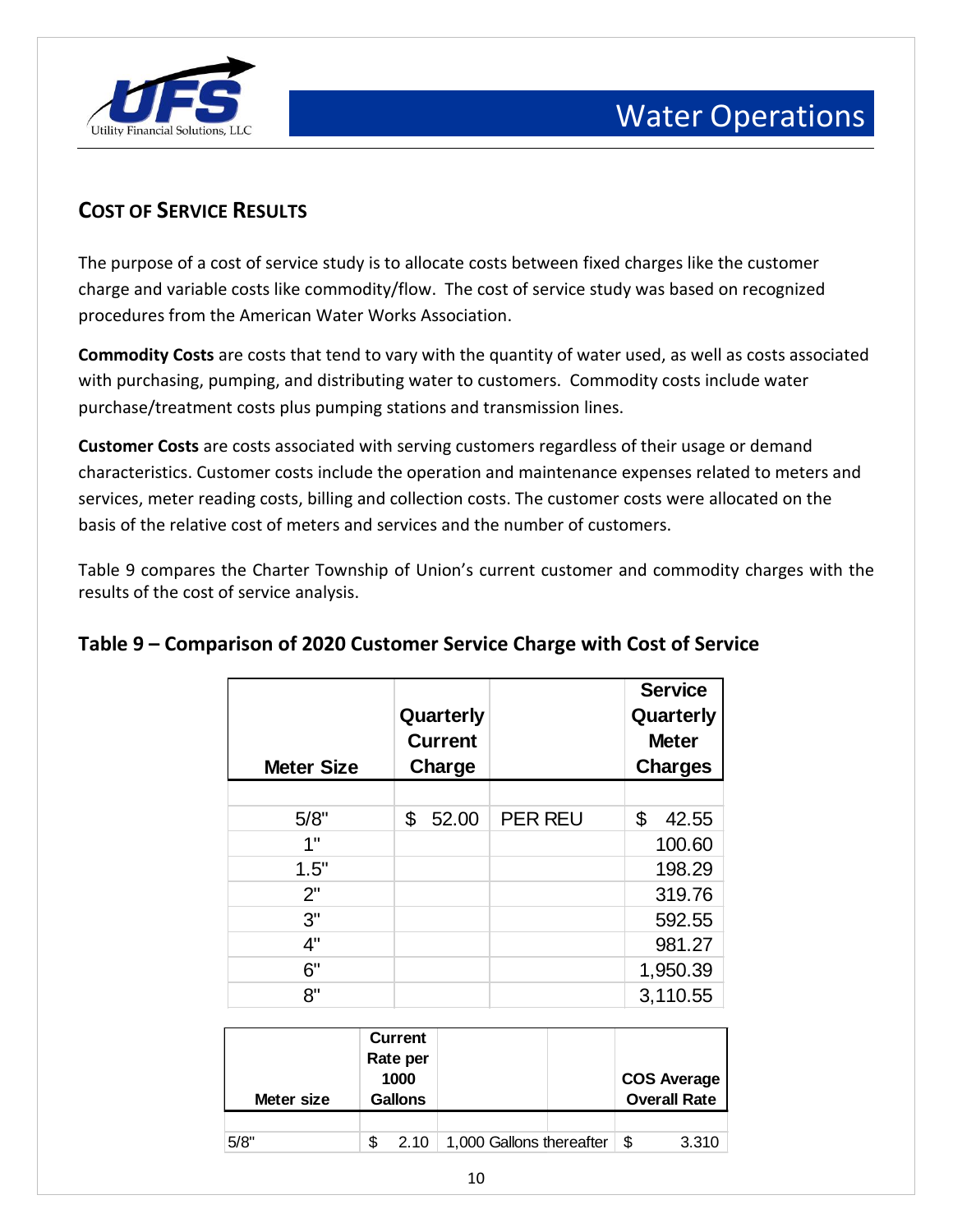

#### **SIGNIFICANT ASSUMPTIONS**

This section outlines the procedures used to develop the cost of service study and rate design for the Water Utility the related significant assumptions.

#### **Forecasted Operating Expenses**

Forecasted expenses were based on 2019 actual and Budget 2020 and adjusted for inflation.

#### **Inflation**

Inflation was assumed at 2.5% annually.

#### **Depreciation Expense**

Depreciation expense was projected based on historical capital additions and discussions with management on future capital additions.

#### **Interest Income**

Interest income was forecasted based on projected cash balances and an interest rate of 1.0%.

#### **Capital Improvements**

The capital improvement projections were provided by the Utility. Projections for 2021-2025 are listed below:

| <b>Fiscal Year</b> | Projected<br><b>Capital</b><br><b>Improvement</b> |
|--------------------|---------------------------------------------------|
| 2021               | \$<br>826,230                                     |
| 2022               | 476,230                                           |
| 2023               | 706,230                                           |
| 2024               | 3,210,000                                         |
| 2025               | 450,000                                           |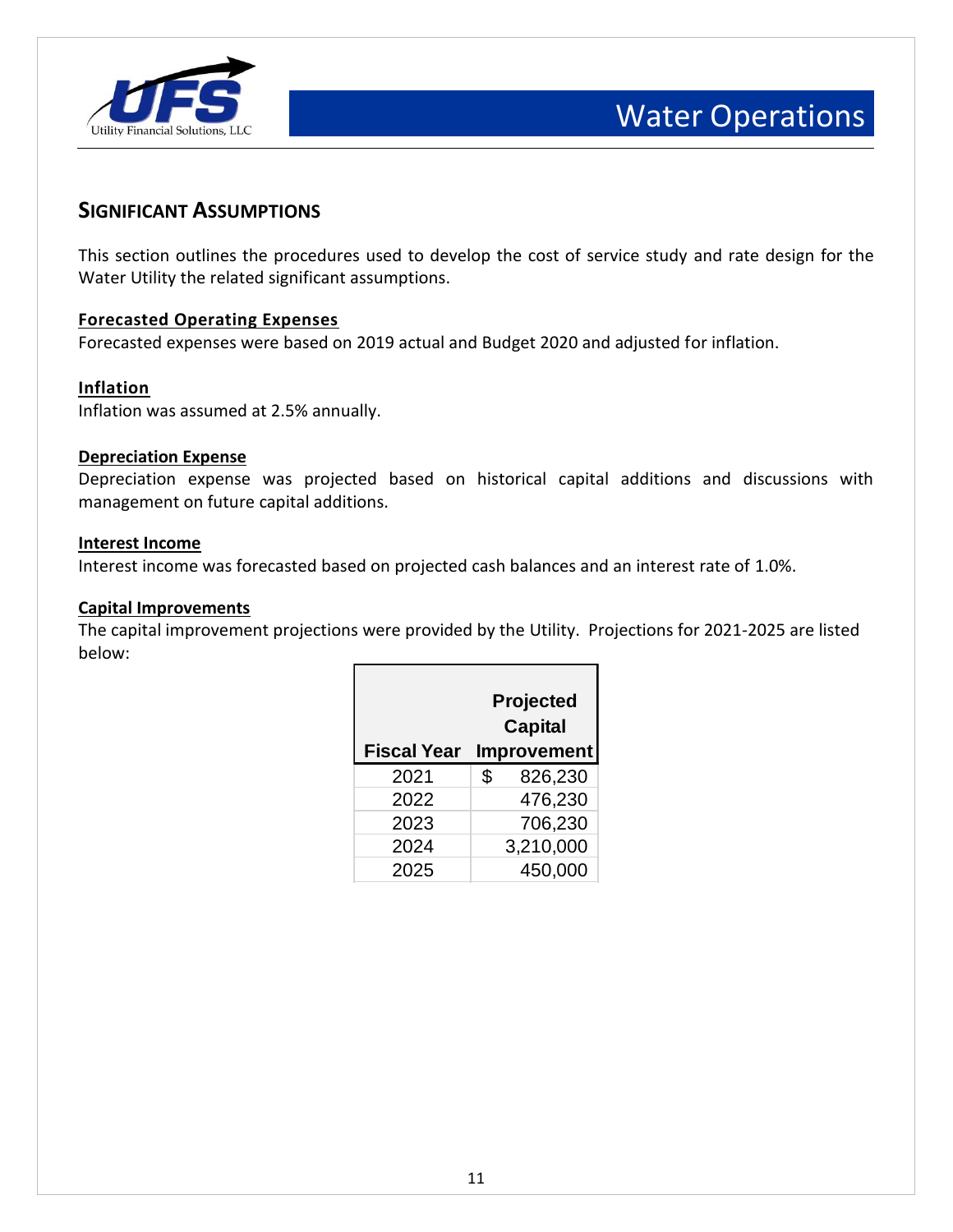

### **WATER OPERATION FINDINGS**

1. For the Charter Township of Union to maintain long-term financial targets of the water utility, rate increases should be considered. Below is a summary of the financial projection with proposed rate increases of 4.9% in 2021-2025. The rate track should improve targeted operating income and maintain cash balances. The rate track should be reviewed annually to ensure it is sufficient as changes in revenues, expenses and capital can affect the rate track and bonding requirements.

|               |                       |                  |                  |   |                  |   |                     |                     |                          | <b>Debt</b> |
|---------------|-----------------------|------------------|------------------|---|------------------|---|---------------------|---------------------|--------------------------|-------------|
| <b>Fiscal</b> | <b>Projected Rate</b> | <b>Projected</b> | <b>Projected</b> |   | <b>Operating</b> |   | <b>Operating</b>    | Capital             |                          | Coverage    |
| Year          | <b>Adjustments</b>    | <b>Revenues</b>  | <b>Expenses</b>  |   | <b>Income</b>    |   | <b>Cash Balance</b> | <b>Improvements</b> | <b>Bond Issues</b>       | Ratio       |
| 2021          | 4.90%                 | 1.636.625        | 1.602.839        |   | 33.786           |   | 2.790.171           | 826,230             | $\overline{\phantom{a}}$ | 3.25        |
| 2022          | 4.90%                 | 1,707,939        | 1,646,302        |   | 61,637           |   | 2,701,713           | 476,230             | $\blacksquare$           | 3.46        |
| 2023          | 4.90%                 | 1.782.746        | 1.697.460        |   | 85.286           |   | 2.426.381           | 706.230             | -                        | 3.71        |
| 2024          | 4.90%                 | 1,861,219        | 1,825,234        |   | 35,985           |   | 2.691.811           | 3,210,000           | 3,000,000                | 3.98        |
| 2025          | 4.90%                 | 1.943.537        | 1.870.134        |   | 73.404           |   | 2.559.487           | 450,000             | $\blacksquare$           | 1.86        |
|               | Target/Minimum 2021   |                  |                  |   | 497,877          | S | 1,059,528           |                     |                          | 1.45        |
|               | Target/Minimum 2025   |                  |                  | S | 610.663          |   | 1,335,971           |                     |                          | 1.45        |